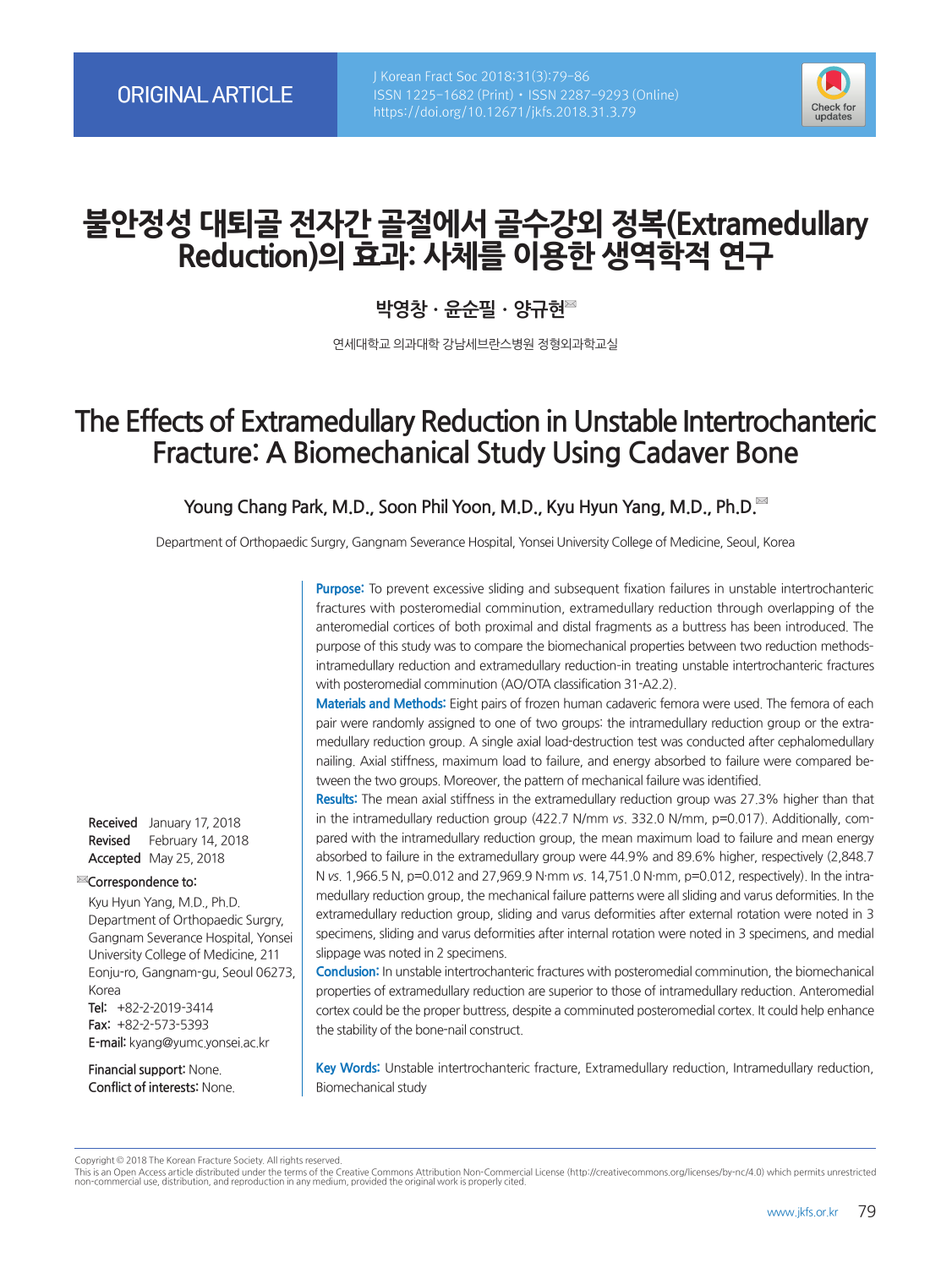# **Introduction**

Hip fractures mainly occur in elderly patients, and most of them are treated surgically to enable early ambulation and minimize complications. Recent studies emphasized the importance of neck length after osteosynthesis of intertrochanteric (IT) fracture as well as in femoral neck fracture to restore hip function after union.<sup>1-4)</sup> Several neck lengthpreserving techniques have been introduced with some success in femoral neck fracture but rarely in unstable IT fracture.<sup>5,6)</sup>

Compression hip screws and intramedullary (IM) nails are commonly used for the operative treatment of IT fractures. These devices are manufactured to allow sliding along the lag screw to achieve compression at the fracture site and to obtain better stability. IM nailing is preferred for unstable IT fractures owing to its mechanical advantages, especially among young surgeons.<sup>7,8)</sup> Despite advances in implants and nailing techniques, the treatment of unstable IT fractures is still challenging because the amount of sliding is difficult to control even after IM nailing. Excessive sliding results in an extremely short femoral neck and sometimes fixation failure due to limited contact on the anteromedial (AM) cortices of both proximal and distal fragments during sliding process. The reduction patterns of the AM cortices are divided into 3 types as follows: 1) IM reduction (all or part of the AM cortex of the proximal head-neck fragment is located within the medullary canal of the distal shaft fragment); 2) anatomical or neutral reduction (AM cortices of both fragments are in contact with the edges); and 3) extramedullary (EM) reduction (all or part of the AM cortex of the proximal head-neck fragment is located outside the medullary canal of the distal shaft fragment).

In order to avoid excessive sliding in unstable IT fractures with posteromedial (PM) comminution and in reverse obliquity fracture, EM reduction has been introduced to reduce the sliding distance and shortening of the lever  $arm$ .<sup>9-13)</sup> In EM reduction, the AM cortical bone of the proximal fragment has early bony contact with the distal fragment during sliding, and it theoretically plays a role as a buttress from the beginning and prevents excessive sliding and varus deformity of the proximal fragment. From a functional point of view, Chang et al.<sup>12)</sup> defined EM reduction as 'positive medial cortical support'. Several clinical studies achieved favorable results with EM reduction. However, there is no biomechanical evidence to support its clinical advantage.

The purpose of this study was to compare biomechanical properties between IM reduction and EM reduction in unstable IT fractures with PM comminution (AO/OTA classification 31-A2.2) using fresh cadaver bone.

# **Materials and Methods**

#### **1. Specimen preparation**

Eight matched pairs of fresh frozen human cadaveric femora (76.8 $\pm$ 10.1 years), which were donated to our university, were used for this study. The donors were 3 male and 5 female cadavers. We excluded specimens with previous hip fracture, hip surgery, gross defect or abnormality of the femur, and radiological abnormality of the femur. Each cadaver was maintained at  $-20^{\circ}$ C before the experiment. The cadavers were thawed at room temperature for 12 hours. All surrounding soft tissues were removed, and the femora were extracted. None of the cadavers were excluded. The femora of each pair were randomly assigned to the IM reduction and EM reduction groups using Excel 2010 random number generator (Microsoft, Redmond, WA, USA).

### **2. Fracture pattern and reduction type**

Unstable IT fractures with PM defects including the lesser and greater trochanters (AO/OTA classification 31-A2.2) were created using an oscillating saw and osteotome (Fig. 1). Owing to loss of the lesser trochanter and trochanteric crest of the greater trochanter, the contact area between the proximal and distal fragments was limited and very unstable. The PM defect lesion was filled with soft clay<sup>14)</sup> that did not harden for several days to keep the fragments in position for further study. The soft clay held the fragments in position, but it did not interfere with the sliding because it was expelled through a large PM defect during mechani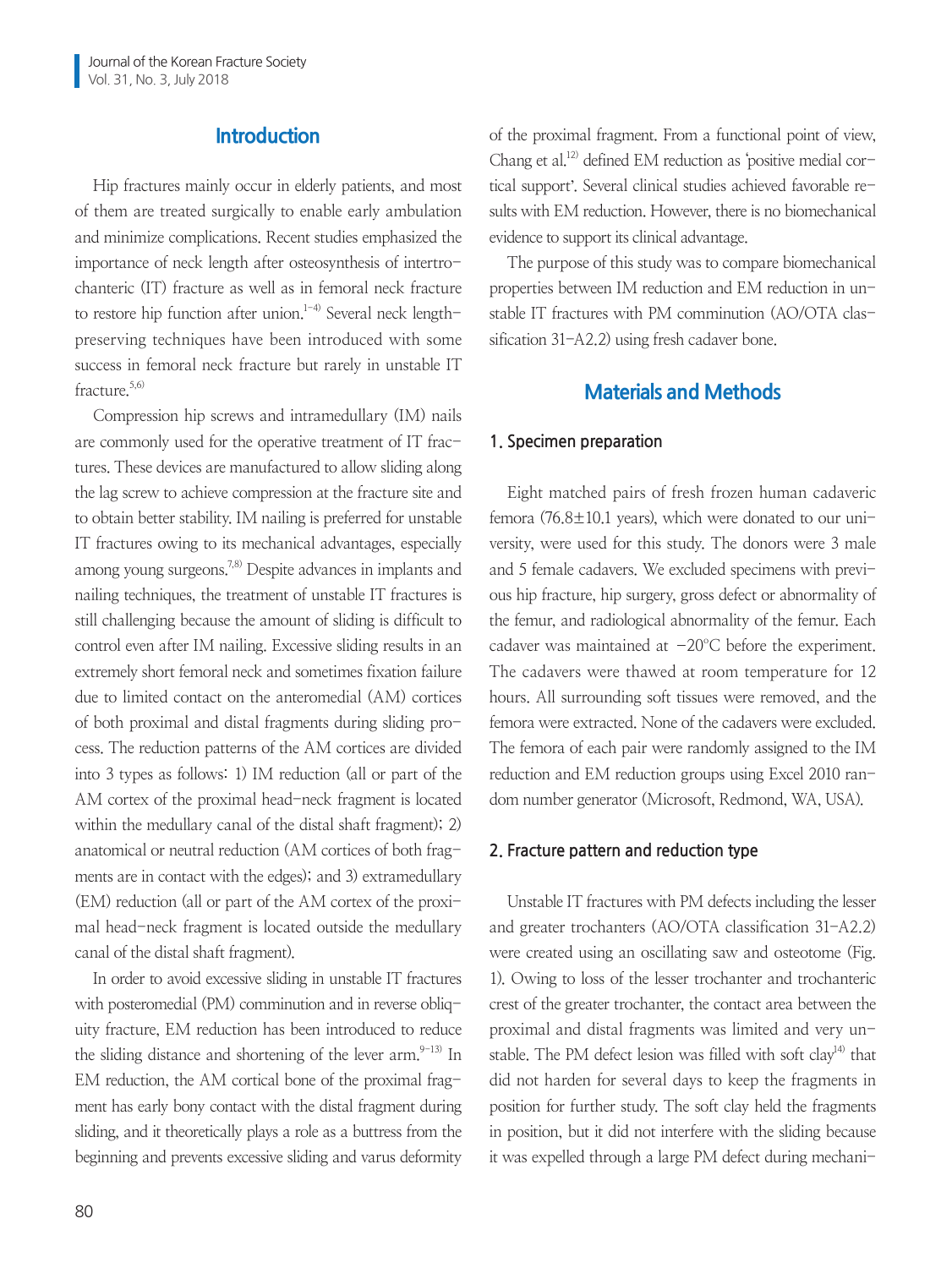The Effects of Extramedullary Reduction in Unstable Intertrochanteric Fracture Young Chang Park, et al.



**Fig. 2.** Intramedullary reduction. The anteromedial cortex of the proximal fragment is positioned inside the distal shaft fragment (anteromedial aspect of femur).

cal loading. IM reduction was made by placing the AM cortex of the proximal fragment in the medullary canal of the distal shaft fragment (Fig. 2). EM reduction was made by placing the AM cortex of the proximal fragment outside of the AM cortex of the distal fragment (Fig. 3). Three K-wires were used for temporary fixation to maintain the reduction status. The femora were resected 25 cm from the femoral head and were mounted onto the testing device.

#### **3. Instrumentation**

In all specimens, a 130-degree intertrochanteric/sub-

**Fig. 3.** Extramedullary reduction. The anteromedial cortex of the proximal fragment is positioned outside the distal shaft fragment (anteromedial aspect of femur).

trochanteric (ITST) nail (Zimmer-Biomet, Warsaw, IN, USA), lag screw, sliding nail cap, and single distal interlocking screw were used. In each femur pair, the diameter of the nail and the length of the lag screw were identical. ITST nails were inserted according to the manufacturer's instructions. All procedures were performed under fluoroscopy. An entry point was created at the apex of the greater trochanter. The nail was introduced into the medullary canal after trochanteric reaming. The nail size increased until it fit snugly in the medullary canal. A lag-screw guidewire was then inserted in the infero-central part of the femoral head using a fluoroscope. After confirmation of the pin position, a lag screw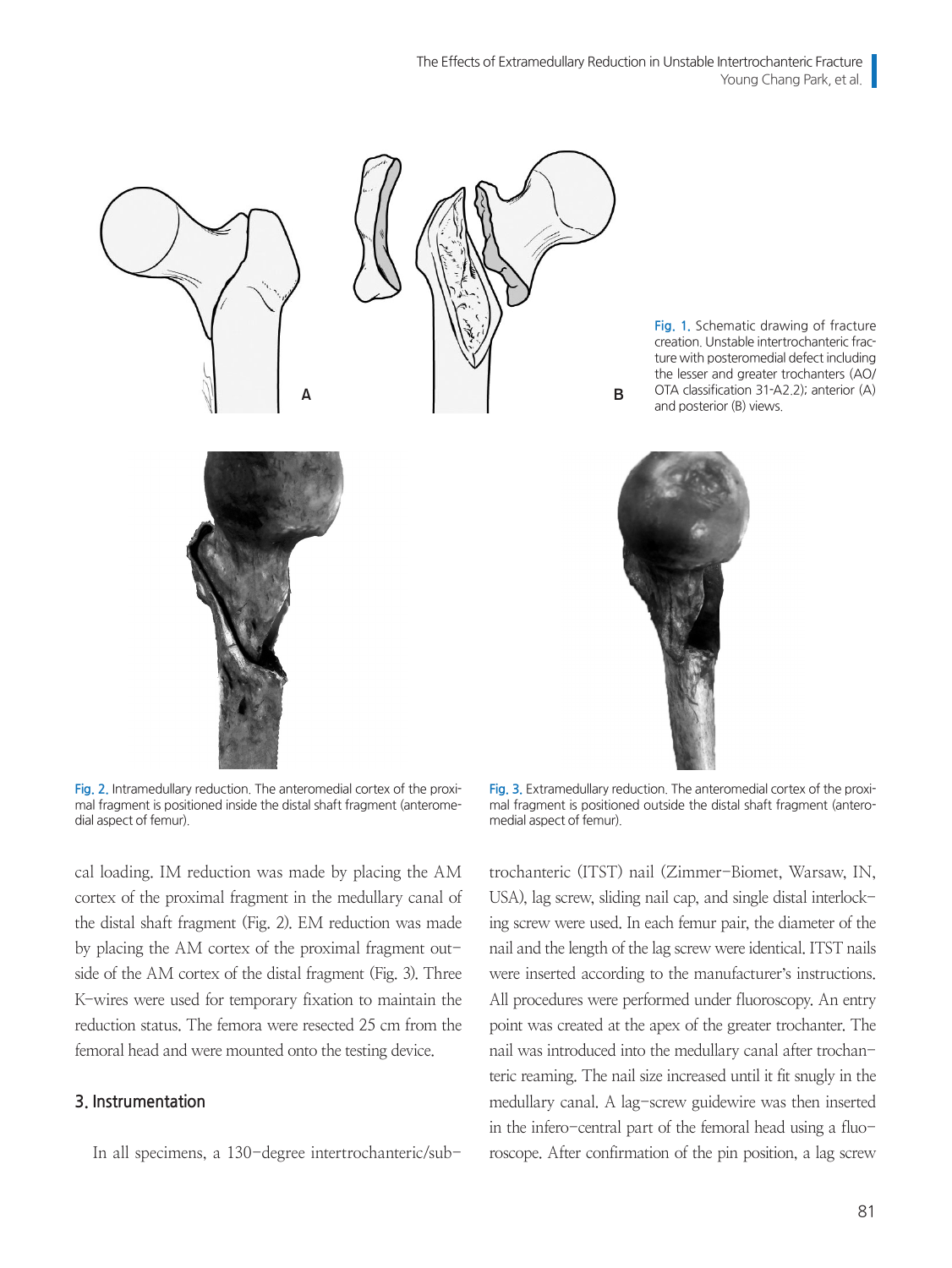was inserted after reaming. The calcar-referenced tip-apex distance<sup>15)</sup> was less than 25 mm in all specimens. A distal interlocking screw and sliding cap were inserted and tightened.

## **4. Mechanical testing**

Instron 3366 (Instron, Norwood, MA, USA) was used for testing. Each specimen was embedded distally with 15 degrees of inclination in the coronal plane. The angle of 15 to 25 degrees in the varus position was similar to the angle at which the proximal femur was loaded in a single-legged stance phase and was used in several previous biomechanical studies.15-17) Assessments were conducted as a single axial load-destruction test with a constant speed of 10 mm/ min. A preload of 10 N was applied before the test (Fig. 4).

Load-displacement curves until fixation failure were collected. The axial stiffness, maximum load to failure, and



**Fig. 4.** Setup of the mechanical test. The specimen is embedded at 15 degrees in the varus position.

energy absorbed to failure were calculated from the loaddisplacement curve. Additionally, the mechanical failure patterns were identified. Fixation failure was defined as lag screw cut-out, nail breakage, secondary fracture of the femur, or axial displacement over 20 mm.

# **5. Statistical analysis**

All statistical analyses were performed using IBM SPSS ver. 20 (IBM Co., Armonk, NY, USA). The Wilcoxon signed-rank test was used for comparing the 2 reduction groups. Statistical significance was set at p<0.05.

# **Results**

## **1. Biomechanical properties**

The mean axial stiffness in the EM reduction group was 27.3% higher compared to that in the IM reduction group (p=0.017). Additionally, compared to the values in the IM reduction group, the mean maximum load to failure and mean energy absorbed to failure in the EM reduction group were 44.9% and 89.6% higher, respectively (p=0.012 and p=0.012, respectively) (Table 1).

**Table 2.** Mechanical Failure Patterns for the Intramedullary Reduction and Extramedullary Reduction Groups

| Mechanical<br>failure pattern    | <b>Intramedullary</b><br>reduction $(n=8)$ | Extramedullary<br>reduction (n=8) |
|----------------------------------|--------------------------------------------|-----------------------------------|
| Sliding and varus deformity      | 8(100)                                     | 0(0)                              |
| ER, sliding, and varus deformity | 0(0)                                       | 3(37.5)                           |
| IR, sliding, and varus deformity | 0(0)                                       | 3(37.5)                           |
| Medial slippage                  | 0(0)                                       | 2(25.0)                           |

Values are presented as number (%). ER: external rotation, IR: internal rotation.

**Table 1.** Axial Stiffness, Maximum Load to Failure, Energy Absorbed to Failure, and Axial Displacement for the Intramedullary Reduction and Extramedullary Reduction Groups

| Variable             | Intramedullary reduction                        | Extramedullary reduction                         | p-value |
|----------------------|-------------------------------------------------|--------------------------------------------------|---------|
| Stiffness (N/mm)     | 332.0±99.2 / 323.8 (260.8-379.1)                | 422.7±126.8 / 448.5 (305.4-508.3)                | 0.017   |
| Failure load (N)     | 1,966.5±1,077.4 / 1,472.3 (1,178.1-2,926.9)     | 2,848.7±1,057.3 / 2,818.9 (1,966.4-3,797.1)      | 0.012   |
| Energy $(N \cdot m)$ | 14,751.0±12,383.2 / 12,827.0 (6,794.8-15,969.8) | 27,969.9±15,903.6 / 23,561.5 (18,234.5-40,487.5) | 0.012   |
| Displacement (mm)    | 12.6±4.4 / 11.2 (9.3-17.0)                      | 15.8±3.9 / 15.4 (12.7-19.9)                      | 0.018   |

Values are presented as mean±standard deviation / median (interquartile range).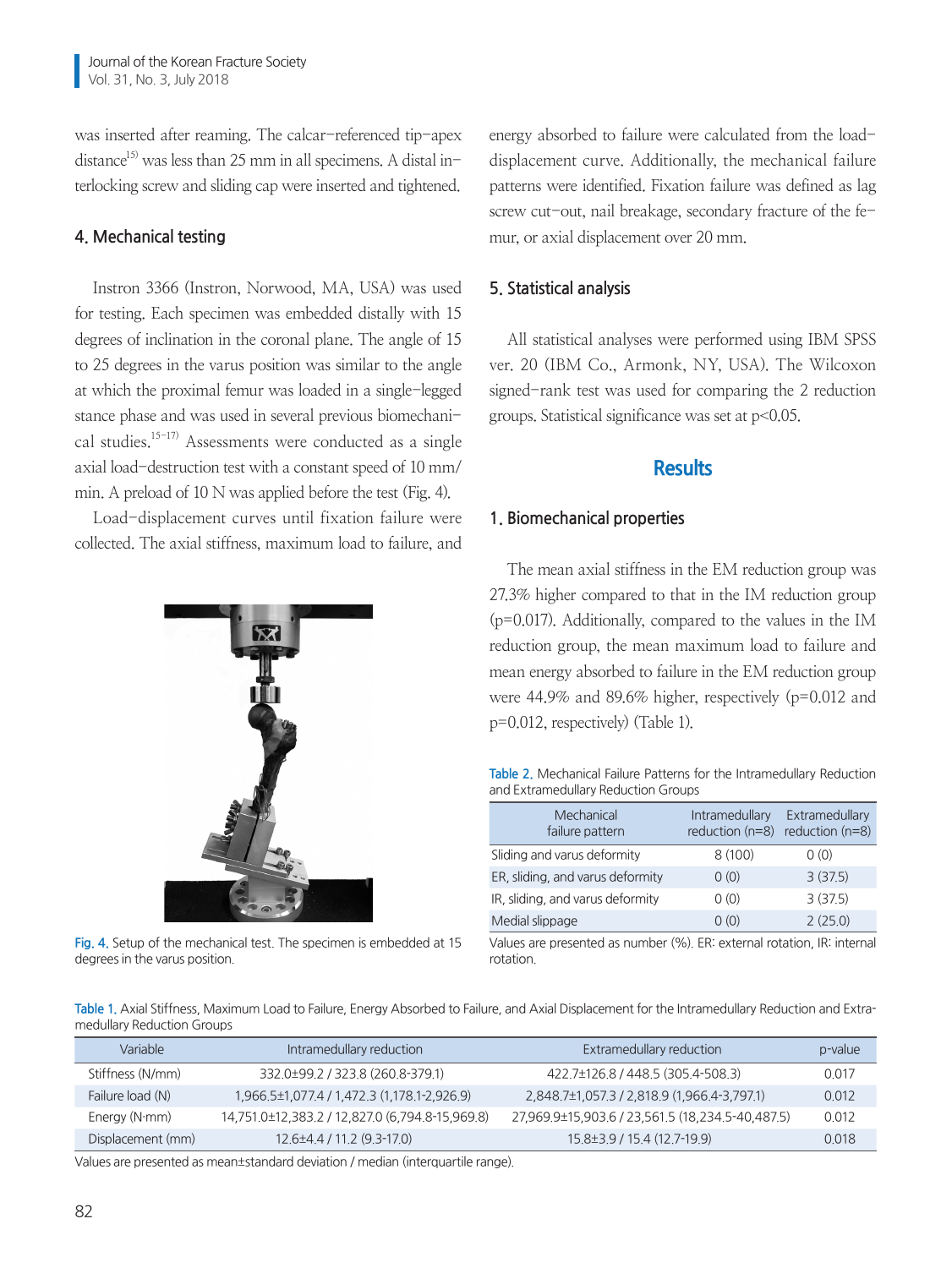### **2. Mechanical failure patterns**

In the IM reduction group, all specimens showed sliding and varus deformities of the proximal fragment. Fixation failures included lag screw cutout in 7 specimens and axial displacement over 20 mm in 1 specimen.

In the EM reduction group, sliding and varus deformity was noted in 6 specimens after rotation of the proximal fragments (3 external rotation and 3 internal rotation), and medial slippage also occurred in 2 specimens (Table 2).

There was no breakage of the AM cortex of the proximal fragment before fixation failure in either group.

# **Discussion**

We proved through this study that EM reduction of the AM cortices had benefits on biomechanical factors, especially stiffness, compared to IM reduction. During the initial stage of sliding, medial support, which was achieved by contact between the AM cortices, provided a good medial buttress for the stability of bone-nail complex.

There are several reasons why we should take advantages of the AM cortex in unstable IT fractures. First, even in unstable 31-A2.2 or 2.3 type IT fractures, the anterior lesion

**Axial stiffness IM** reduction  $(N/mm)$ **EM** reduction 600 500 400 300 200

**Fig. 5.** Paired graph showing differences in axial stiffness between the intramedullary (IM) reduction and extramedullary (EM) reduction groups.

shows a simple fracture pattern while the posterior lesion shows a comminution-complex fracture pattern. $9$  The AM cortex is the keystone in both proximal and distal fragments that can be approximated during open reduction. Second, the AM cortex of the proximal femur is generally known to be the thickest and strongest. The weight load during walking is transmitted through the AM cortex of the proximal femur, so the cortical thickness and bone quality are retained even in elderly individuals.18) Third, restoration of the medial buttress is a fundamental factor in the tension band principle.19) The lever arm of IM devices is shorter than that of EM devices, such as the sliding hip screw. Although the IM nail has advantages with regard to mechanical properties, we cannot ignore the importance of medial cortical contact in osteoporotic bone.

The results of this study indicated superior biomechanical properties with EM reduction compared to that with IM reduction (Fig. 5, 6), and this was associated with early bony contact of the AM cortex during sliding of the proximal fragment. Aside from superior stiffness in the EM reduction group, maximum load to failure and energy absorbed to failure were also superior in the EM group because the AM cortex was preserved until fixation failure in all specimens.

In 6 of the 8 specimens that underwent EM reduction,



**Fig. 6.** Paired graph showing differences in maximum load to failure between the intramedullary (IM) reduction and extramedullary (EM) reduction groups.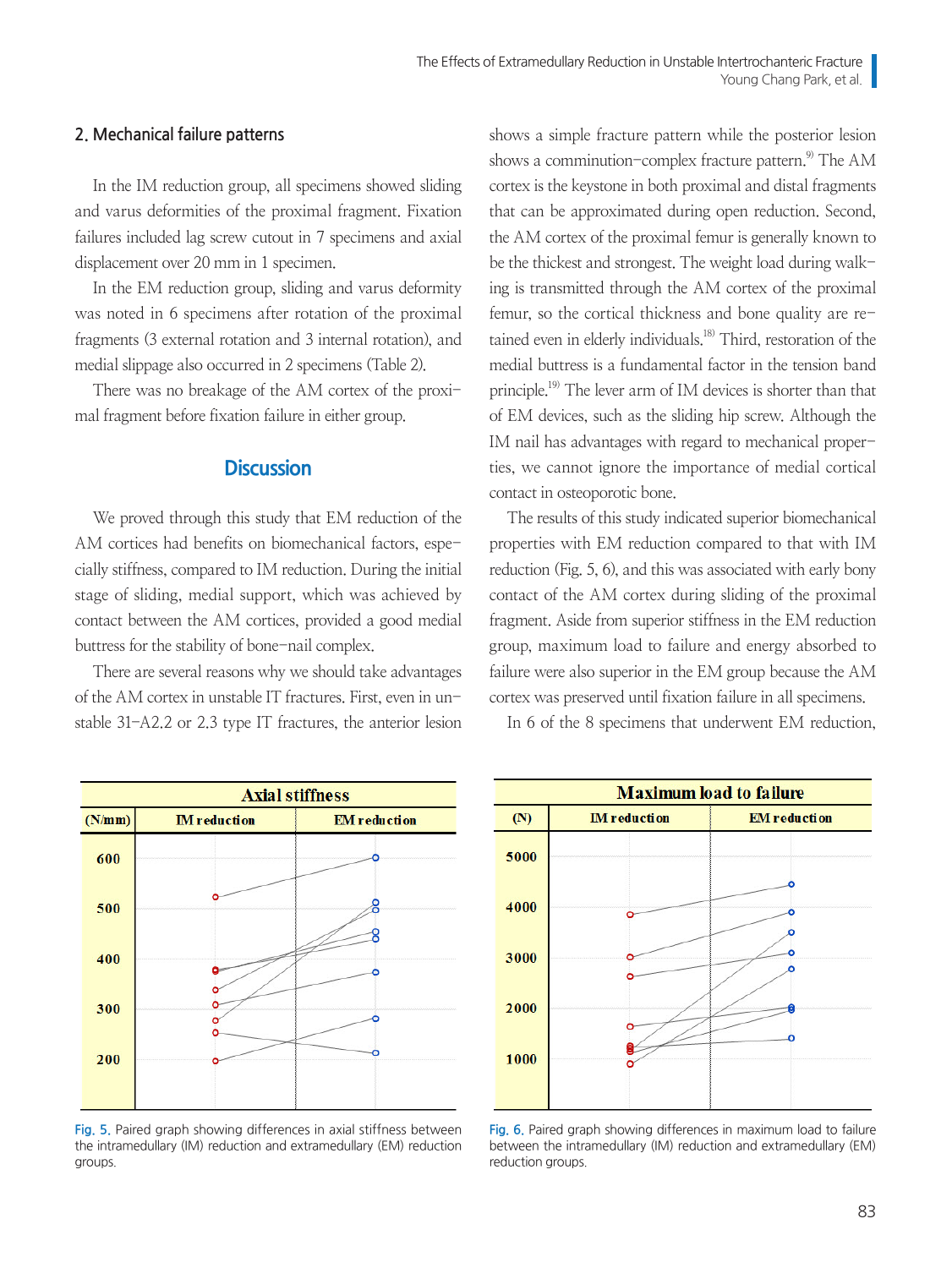the proximal fragment was rotated, and it lost the role of a buttress during advancement of axial compression. Three proximal fragments rotated internally and 3 externally. After internal or external rotation, these specimens resulted in varus deformity and fixation failure at the end of the loading test. In one pair of specimens from a 90-year-old female, axial stiffness in EM reduction was lower than that in IM reduction, probably due to early rotation of the proximal fragment in the initial stage of loading by loss of lag screw fixation in the osteoporotic femoral head. This caused early loss of effective contact between the two cortices in both fragments. This phenomenon was described well by Teramoto et al.<sup>20)</sup> who indicated that 26.4% of anatomical and EM reduction cases converted to the IM position during the rehabilitation period after cephalomedullary nailing. EM reduction could be vulnerable to rotation of the proximal fragment for various reasons. First, the contact area of the AM cortices is limited. Therefore, the proximal fragment may rotate externally or internally according to the contact point. Second, the initial AM displacement of the proximal fragment causes a corresponding increase in the posterior bone defect. These findings suggested that implants with better control of the proximal fragment with regard to rotation during weight bearing are recommended in an intended EM reduction procedure.

On comparing alignments after fixation between EM reduction and IM reduction, EM reduction showed a neutral or slightly valgus position, while IM reduction showed a slightly varus position in the coronal plane. It is known that a slightly valgus position in trochanteric fractures results in better postoperative outcomes.<sup>21,22)</sup> Even with consideration of the alignment, EM reduction appears to be better than IM reduction because of a sound medial buttress.

The present study had several limitations. First, among the 3 available reduction patterns, the anatomical reduction pattern was excluded from the comparison in this study. In fact, anatomical reduction in IT fractures with PM comminution is difficult to achieve in the patients after closed reduction, and most cases shown as anatomical reduction by fluoroscopy are regarded as a subtype of EM reduction or IM reduction. Consequently, we performed comparisons for only 2 reduction patterns, excluding anatomical reduction. Second, in the EM reduction group, the proximal fragments moved in unpredictable directions: external rotation, internal rotation, and vertical displacement. Rotational direction might be influenced by the status of the contact point on the AM cortex, different anatomical features, or cadaveric bone quality. In order to check these movements accurately in the future, we should check three-dimensional measurements of the fracture fragments. A cyclic load test with accurate three-dimensional measurement would be helpful in better understanding the effects of the two reduction types.

Nevertheless, this is the first biomechanical study according to the reduction patterns of the AM cortex in IT fractures with PM comminution, and its findings of the superior biomechanical properties of EM reduction are meaningful and support published clinical results regarding EM reduction. The axial stiffness, maximum load to failure, and energy absorbed to failure are higher with EM reduction than with IM reduction. The AM cortex could be a proper buttress despite a comminuted PM cortex and could help enhance the stability of the bone-nail construct.

# **Conclusion**

In unstable IT fractures with PM comminution, the biomechanical properties of EM reduction are superior to those of IM reduction. The AM cortex could be a proper buttress despite a comminuted PM cortex and could help enhance the stability of the bone-nail construct.

## **Acknowledgements**

This study was supported by our university research grants (6-2015-0149) and university industry research grants (2015-31-0789). And the authors would like to thank Dong-Su Jang, MFA (Medical Illustrator), for his help with the illustrations.

# **요 약**

**목적:** 본 연구는 후내측 피질골의 분쇄가 있는 불안정성 전자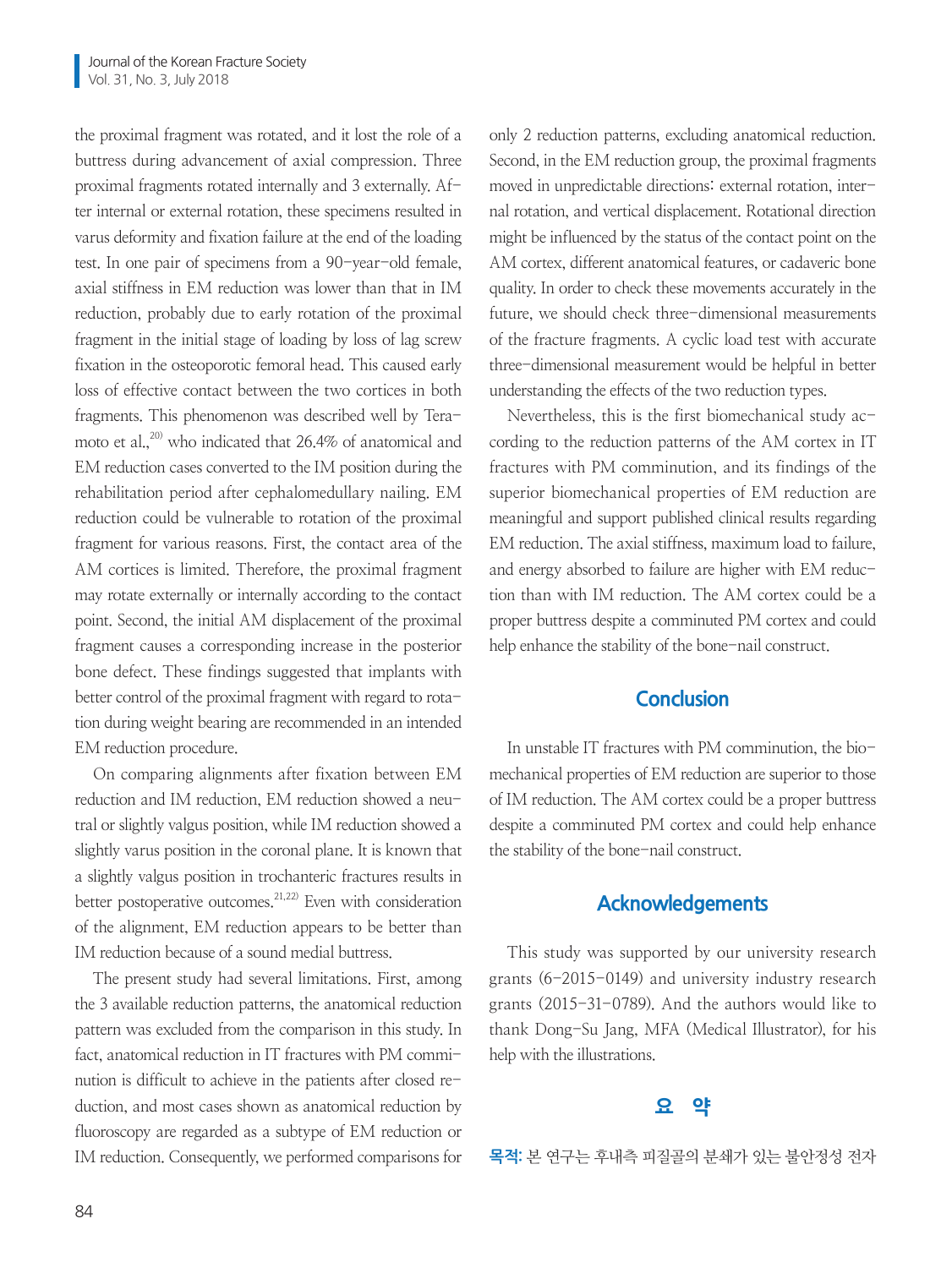간 골절(AO/OTA classification 31-A2.2)에서 골절 부위 정 복 형태에 따른 생역학적 특성을 신선 냉동 사체를 사용하여 실험하였다.

**대상 및 방법:** 총 8쌍의 신선 냉동 사체의 대퇴골을 무작위로 각각 골수강내 정복과 골수강외 정복 형태로 금속정 고정을 시행한 후 축성 압박 일회성 파괴 실험을 시행하였다. 초기 축성 강성, 최대 실패 하중 및 고정실패까지 총 흡수 에너지 를 비교하였으며 고정실패 패턴을 확인하였다.

**결과:** 골수강외 정복은 골수강내 정복과 비교하여 평균 초 기 축성 강성(422.7 N/mm vs. 332.0 N/mm, p=0.017), 최 대 실패 하중(2,848.7 N vs. 1,966.5 N, p=0.012) 및 고정실 패까지 총 흡수 에너지(27,969.9 N·mm vs. 14,751.0 N·mm, p=0.012)가 각각 27.3%, 44.9%, 89.6% 높았다.

**결론:** 후내측 피질골 결손을 동반된 불안정성 전자간 골절에 서 골수강외 정복은 골수강내 정복과 비교하여 생역학적으 로 우수한 결과를 보였다. 전내측 피질골은 후내측 피질골 결 손에도 불구하고 적절한 지지대가 될 수 있으며 골절 고정의 안정성을 높이는 데도 도움을 줄 수 있음을 확인하였다.

**색인 단어:** 불안정성 전자간 골절, 골수강외 정복, 골수강내 정복, 생역학적 실험

# **ORCID**

박영창, https://orcid.org/0000-0003-3726-4707 윤순필, https://orcid.org/0000-0003-1101-6879 양규현, https://orcid.org/0000-0001-7183-588X

# **References**

- 1. Zlowodzki M, Jönsson A, Paulke R, Kregor PJ, Bhandari M: Shortening after femoral neck fracture fixation: is there a solution? Clin Orthop Relat Res, 461: 213-218, 2007.
- 2. Zlowodzki M, Brink O, Switzer J, et al: The effect of shortening and varus collapse of the femoral neck on function after fixation of intracapsular fracture of the hip: a multi-centre cohort study. J Bone Joint Surg Br, 90: 1487-1494, 2008.
- 3. Song HK, Yoon HK, Yang KH: Presence of a nail in the medullary canal; is it enough to prevent femoral neck shortening in trochanteric fracture? Yonsei Med J, 55: 1400-1405, 2014.
- 4. Gilat R, Lubovsky O, Atoun E, et al: Proximal femoral shortening after cephalomedullary nail insertion for intertrochanteric fractures. J Orthop Trauma, 31: 311-315, 2017.
- 5. Filipov O: Biplane double-supported screw fixation (F-tech-

nique): a method of screw fixation at osteoporotic fractures of the femoral neck. Eur J Orthop Surg Traumatol, 21: 539-543, 2011.

- 6. Mir H, Collinge C: Application of a medial buttress plate may prevent many treatment failures seen after fixation of vertical femoral neck fractures in young adults. Med Hypotheses, 84: 429-433, 2015.
- 7. Haidukewych GJ: Intertrochanteric fractures: ten tips to improve results. J Bone Joint Surg Am, 91: 712-719, 2009.
- 8. Weiser L, Ruppel AA, Nüchtern JV, et al: Extra- vs. intramedullary treatment of pertrochanteric fractures: a biomechanical in vitro study comparing dynamic hip screw and intramedullary nail. Arch Orthop Trauma Surg, 135: 1101-1106, 2015.
- 9. Carr JB: The anterior and medial reduction of intertrochanteric fractures: a simple method to obtain a stable reduction. J Orthop Trauma, 21: 485-489, 2007.
- 10. Tsukada S, Okumura G, Matsueda M: Postoperative stability on lateral radiographs in the surgical treatment of pertrochanteric hip fractures. Arch Orthop Trauma Surg, 132: 839-846, 2012.
- 11. Kozono N, Ikemura S, Yamashita A, Harada T, Watanabe T, Shirasawa K: Direct reduction may need to be considered to avoid postoperative subtype P in patients with an unstable trochanteric fracture: a retrospective study using a multivariate analysis. Arch Orthop Trauma Surg, 134: 1649-1654, 2014.
- 12. Chang SM, Zhang YQ, Ma Z, Li Q, Dargel J, Eysel P: Fracture reduction with positive medial cortical support: a key element in stability reconstruction for the unstable pertrochanteric hip fractures. Arch Orthop Trauma Surg, 135: 811-818, 2015.
- 13. Ito J, Takakubo Y, Sasaki K, Sasaki J, Owashi K, Takagi M: Prevention of excessive postoperative sliding of the short femoral nail in femoral trochanteric fractures. Arch Orthop Trauma Surg, 135: 651-657, 2015.
- 14. Park SY, Park J, Rhee DJ, Yoon HK, Yang KH: Anterior or posterior obliquity of the lag screw in the lateral view-does it affect the sliding characteristics on unstable trochanteric fractures? Injury, 38: 785-791, 2007.
- 15. Kuzyk PR, Zdero R, Shah S, Olsen M, Waddell JP, Schemitsch EH: Femoral head lag screw position for cephalomedullary nails: a biomechanical analysis. J Orthop Trauma, 26: 414-421, 2012.
- 16. Rybicki EF, Simonen FA, Weis EB Jr: On the mathematical analysis of stress in the human femur. J Biomech, 5: 203-215, 1972.
- 17. Nicayenzi B, Shah S, Schemitsch EH, Bougherara H, Zdero R: The biomechanical effect of changes in cancellous bone density on synthetic femur behaviour. Proc Inst Mech Eng H, 25: 1050- 1060, 2011.
- 18. Poole KE, Mayhew PM, Rose CM, et al: Changing structure of the femoral neck across the adult female lifespan. J Bone Miner Res, 25: 482-491, 2010.
- 19. Rüedi TP, Buckley RE, Moran CG: AO principles of fracture management. 2nd ed. New York, Thieme: 249-256, 2007.